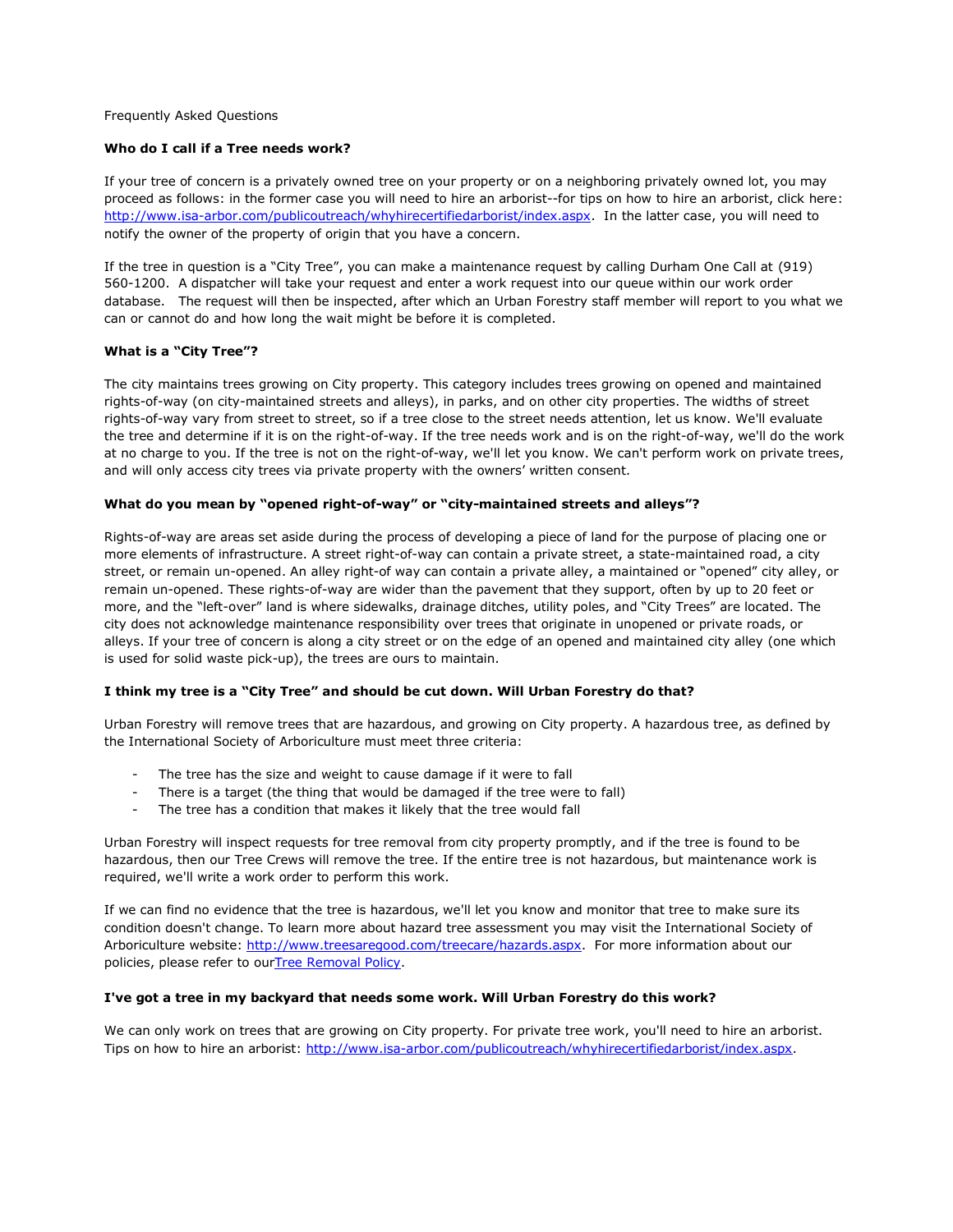## **There is a tree in my neighbor's yard that makes me nervous. Will Urban Forestry help me?**

If your concern is over how the tree might fail and impact the adjacent street and sidewalk, we are in a position to help. We can provide input in situations where trees in private yards pose an imminent hazard to city property or adjacent right-of-way. However, if your concern is over the potential of a neighbor's tree falling onto your property that is a matter to be resolved between you and your neighbor. For private risk assessments on neighboring trees, you'll need to hire an arborist to provide the necessary documentation to persuade the neighboring property owner to take action. This documentation will need to be presented to its intended audience in a way that provides you with proof that it was delivered, such as by certified mail. If it fails to persuade your neighbor, you will at least be in possession of proof that your concern was communicated and liability for future damage may be easier to argue. Tips on how to hire an arborist: [http://www.isa-arbor.com/publicoutreach/whyhirecertifiedarborist/index.aspx.](http://www.isa-arbor.com/publicoutreach/whyhirecertifiedarborist/index.aspx)

# There is a tree in the easement next to my property that's leaning over my fence. Will you cut it down?

Easements are agreements that allow one entity to install something (like a pipe or a utility line) under or over someone else's property. In gaining the easement, maintenance responsibility does not transfer from the property owner to the easement owner. The responsibility for maintenance still lies with the owner of the property upon which the easement sits.

Also, in many cases a so-called "easement" is in reality an unopened or "paper" street or alley (so-called because they exist only on paper) which are not accepted by the city for maintenance.

# There's a vacant City lot next to my house, and there are trees on it growing over my property line. Will **you cut them back?**

Unless the tree in question is in a hazardous condition as described in a previous section (see "I think my tree is…"), the trees will not be pruned or removed. If your goal is to obtain more light or to proactively protect a target such as an outbuilding or a fence from branches shed from otherwise healthy trees, you may request a permit from Urban Forestry and perform these inputs at your expense. Click Here (link to "how to obtain a permit for planting and/or maintenance of Trees on city property")

# There is a tree behind my house in a "Tree Protection Area" that I'm afraid will fall. Will I get in trouble if **I cut it down?**

Tree protection areas (TPA) are often placed on property surrounding individual home sites on communal Homeowner's Association (HOA) land within newer subdivisions. When this happens, the HOA is responsible for maintaining the trees there and will need to determine what their roles and responsibilities are. In rare circumstances these TPAs are located on individual lots and are subject to approval by the City/County Planning Department. Call Urban Forestry to verify the existence of a TPA and you will get detailed instructions on how to proceed.

# **The trees along the street have grown up into the power lines, or have grown over phone lines, cable or service drops and I'm worried about an interruption of service. Will Urban Forestry prune these limbs?**

Urban Forestry doesn't prune trees for the distribution of power, telecommunication, or internet service. These services are provided at cost by for-profit companies whose practices reflect their guiding policies. Some utilities, such as Duke Energy, have a pro-active policy of vegetation management, which means that under certain circumstances they prune trees away from their wires to prevent outages. Other utilities, such as telecommunications, cable and internet providers, react to outages by repairing breaks in their lines only after they occur and do not prune trees away from their lines proactively. Urban Forestry is not resourced to provide pruning inputs to safeguard the delivery of these privately funded services. For your electrical service you can make a service request to Duke Power at (919) 382-3200.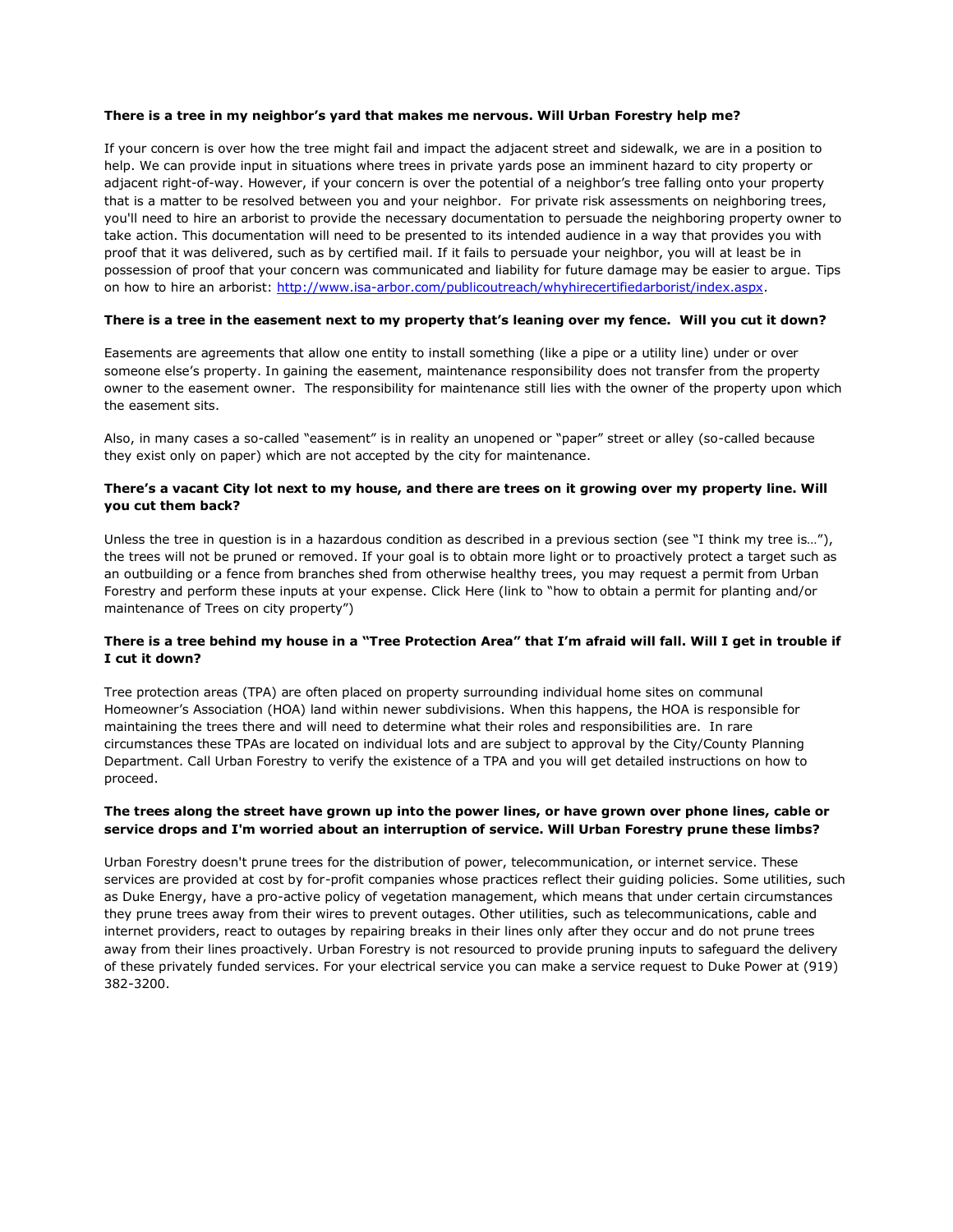## **Can't anything be done about the way that the street trees are pruned under the power lines?**

Line clearance pruning, while unsightly to many people, is necessary to ensure reliable power. The type of pruning that is used by Duke Power's line clearance contractors is called directional pruning, and has been scientifically proven to be the best way to prune for line clearance and maintain the health of the tree. For more information about Duke Power Company's tree trimming philosophy, check out: [http://www.duke-](http://www.duke-energy.com/safety/right-of-way-management/line-clearance-faqs.asp) [energy.com/safety/right-of-way](http://www.duke-energy.com/safety/right-of-way-management/line-clearance-faqs.asp)[management/line-clearance-faqs.asp.](http://www.duke-energy.com/safety/right-of-way-management/line-clearance-faqs.asp) They have a clear explanation of the types of trimming they do and don't use.

The real answer to this situation is planting the right tree in the right place. This means that the type of tree to be planted is selected based on the location where it will be planted. The only trees that Urban Forestry will plant under transmission lines are trees that will mature at 25 feet or less. This way, the trees won't need to be trimmed for line clearance. For more information on tree species, see our [Recommended](http://nc-durham.civicplus.com/DocumentCenter/View/2892) Tree Species List.

#### **Will Urban Forestry plant a tree in front of my house?**

You can request that a street tree be planted on the right-of-way by Urban Forestry by filling out this online form: <https://goo.gl/forms/lQDiBrMVDkwYt3Wi2> , but priority for allocating resources are now based upon environmental and demographic criteria. If your requested planting site(s) falls within a designated high priority area, there is a good chance resources will be allocated. If your request is for a location that is not within a priority area, your request may be placed on a waiting list or passed along to other tree planting organizations. If the planting goes forward, the City of Durham along with its non-profit partners can enter into a cost sharing partnership with you. You either pay \$10, \$25 or \$75 per tree, which represents approximately 50 percent of the wholesale cost of a "Bare Root" (\$10), "Containerized" (\$25) or "Ball and Burlap" (\$75) tree. Urban Forestry in partnership with Keep Durham Beautiful will pay the other 50 percent and plant the tree. We also require that you water the tree once per week during the growing season, and will provide moredetailed [information](http://nc-durham.civicplus.com/DocumentCenter/View/2892) at the time the tree is planted.

#### **What can I do to about tree roots in my sewer or water line?**

Tree roots are opportunistic. While they will not crack a sound sewer service or storm water drain line, they will exploit cracks or failures in the lines. The best defense against having tree roots in lines is to make sure that your lines are in good condition and that they're not cracked. If you suspect that tree roots are growing into your sewer line, you can have the roots cut out using a process called "rodding". You can also use commercially available products such as RootX. Urban Forestry will not remove a tree solely because of roots in lines, but may be in a position to permit the trees removal at your expense.

## **Tree roots have pushed up the sidewalk, the curb, or my driveway. Will you cut down the tree?**

Tree roots will certainly contribute to pavement displacement, but they are often not the initial cause of the problem. There are a number of factors that contribute to pavement failure: the method of construction, type of soil under and surrounding the pavement, proximity of the pavement to the tree's buttress roots, and others. There are several things that can be done to repair the pavement and maintain the health of the tree. Urban Forestry will work with Street Maintenance to make repairs to the pavement in the most appropriate manner. Urban Forestry will not remove a tree solely because of pavement failure, but in some cases the factors of tree size, age, condition, and species along with the location of the pavement and other site conditions can result in the tree being removed after the repair if the roots are damaged and the tree does not survive the process.

#### **Vegetation and low tree limbs make it difficult to see at an intersection. Can Urban Forestry help?**

Urban Forestry can evaluate these blind corners and sight distance problems to determine the best method to improve the situation. Use Durham One Call (919.560.1200) to let us know where the intersection is and we'll do our best to solve the problem.

#### **Will Urban Forestry cut down a street tree so I don't have to rake leaves or needles?**

Urban Forestry will not remove trees for this reason alone.